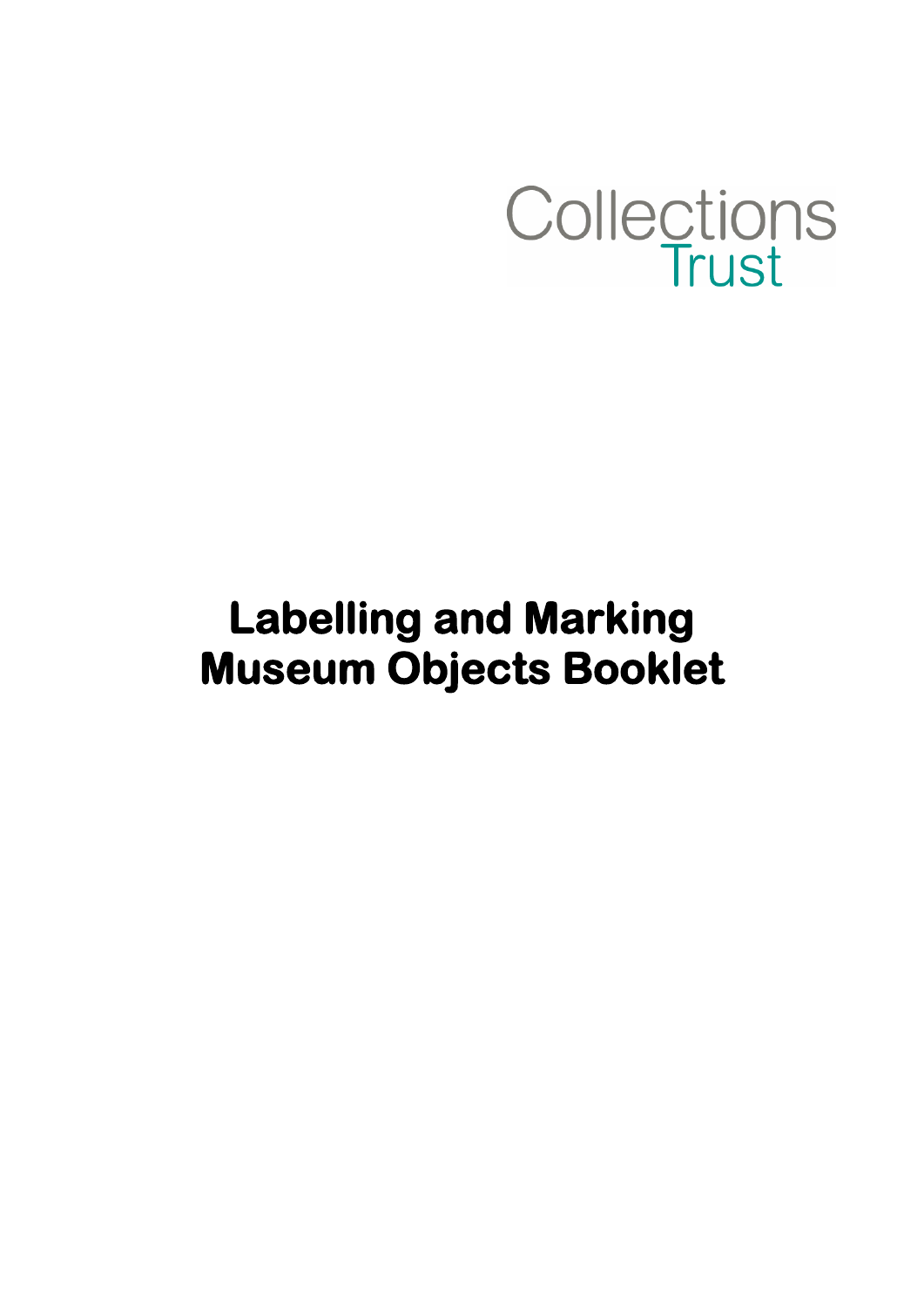## **Collections Trust**

**The Collections Trust is the UK's independent organisation for collections. It sets professional Collections Management standards, and provides advice, support and training to help people meet them. Its aim is to connect people and collections, making collections accessible to everyone, now and in the future.**

**The Collections Trust manages the award-winning Collections Link advisory service and publishes** *SPECTRUM***, the UK and international standard for Collections Management.**

## **www.collectionstrust.org.uk**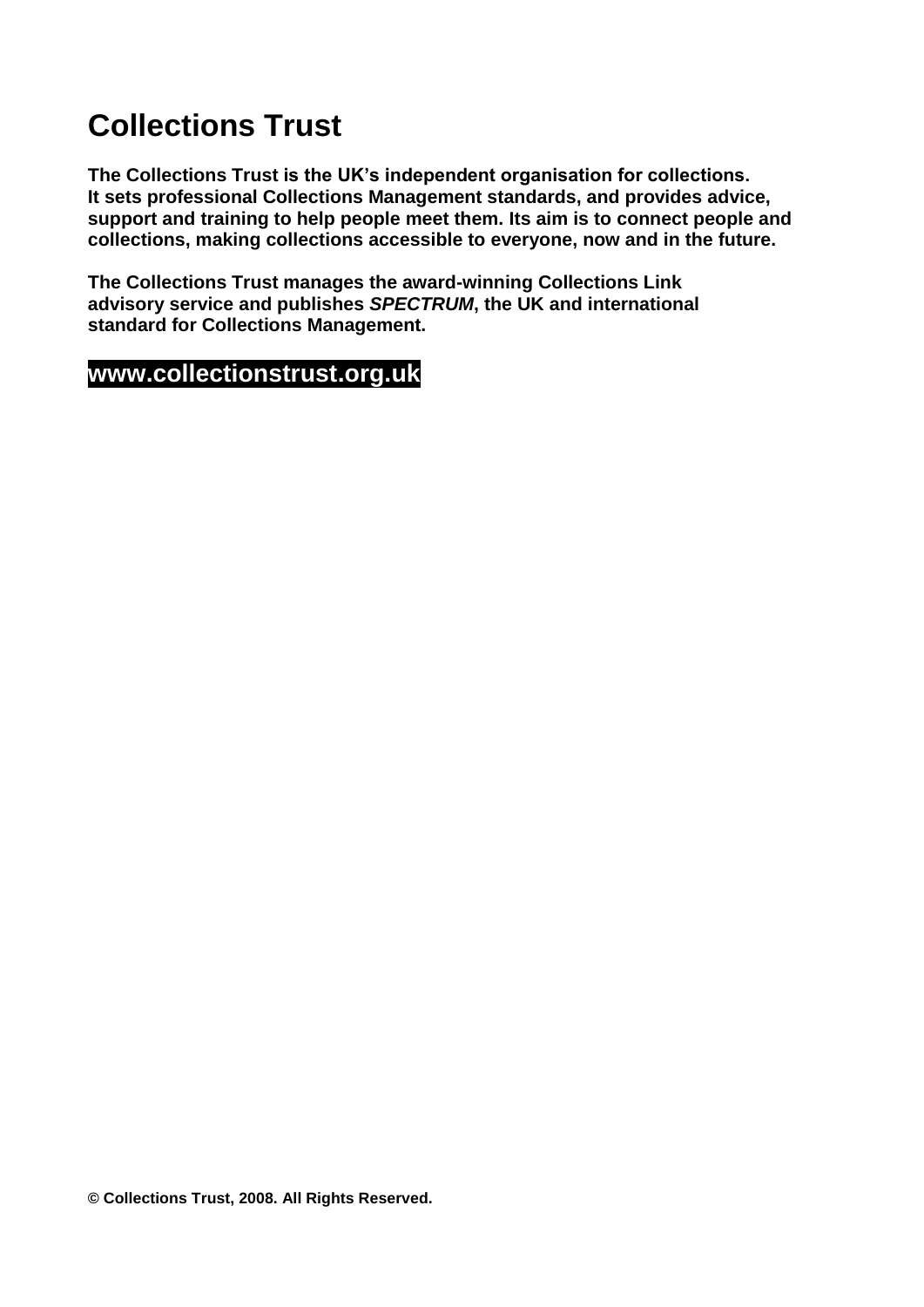## **Contents**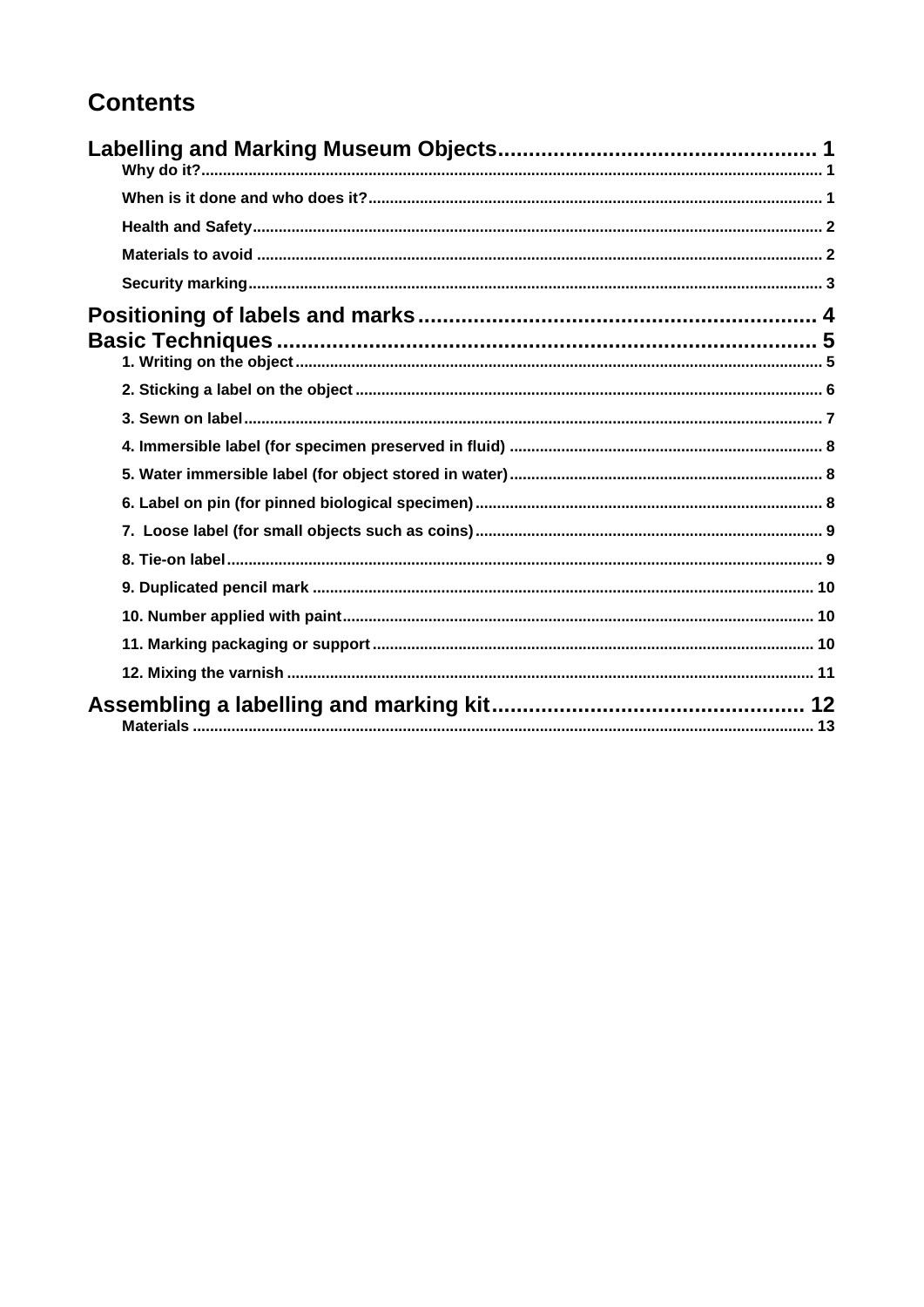## <span id="page-3-0"></span>**Labelling and Marking Museum Objects**

#### *SPECTRUM Procedure Acquisition*

These labelling and marking guidelines have been developed by the Collections Trust with the help of Vivien Chapman at the National Conservation Centre, National Museums Liverpool (NML).

#### <span id="page-3-1"></span>**Why do it?**

Labelling and marking is part of the *SPECTRUM* procedure *Acquisition*, a *SPECTRUM Primary Procedure*, required to be in place for *Museum Accreditation* (see below). The *Accreditation Standard* says that:

'*Marking and Labelling: Each accessioned item, or group of items, must be marked and/or labelled with its/their unique identity number in a way that is as permanent as possible without damaging the item.*'

Every item in a museum collection must carry its identity number at all times, so that it can be linked to the information a museum holds about the object. If this bond between the object and its documentation is broken, the consequences may be serious. At best, time will be wasted because of the need to track down documentation and re-establish the link. At worst, the object will lose its provenance and other associated information for all time.

Note that the marking an object is not intended to act as a security device in the case of theft of the object.

The *Minimum Standard* for labelling and marking under *Acquisition*, states that museums should:

Ensure that a unique number is assigned to, and physically associated with all objects.

#### <span id="page-3-2"></span>**When is it done and who does it?**

Marking and/or labelling an object should be done as part of the accessioning process. Items on loan or not yet accepted into the collection should not be marked. Items which do not belong the museum, such as loans or potential donations should be labelled.

The preference should normally be to physically mark objects: however in some cases this may not be possible. These guidelines will help you label and mark the items in your collections in ways which are:

- **Secure** The chances of accidental removal of the label or mark from the object must be extremely low;
- **Reversible** It should be possible for a label or mark to be removed intentionally from an object, even after 50-100 years with as little trace as possible;
- **Safe for the object** Neither the materials applied to the object nor the method by which they are applied should risk significant damage to the object;
- **Discreet but visible** The recommended methods should not spoil the appearance of the object, nor obscure important detail. However, the number should be visible enough to reduce the need to handle the object;
- **Convenient and safe for staff and volunteers** Materials should be easily available in small quantities at a reasonable price, and should not pose significant risks to health if used in accordance with the guidelines recommended by a local CoSHH risk assessment.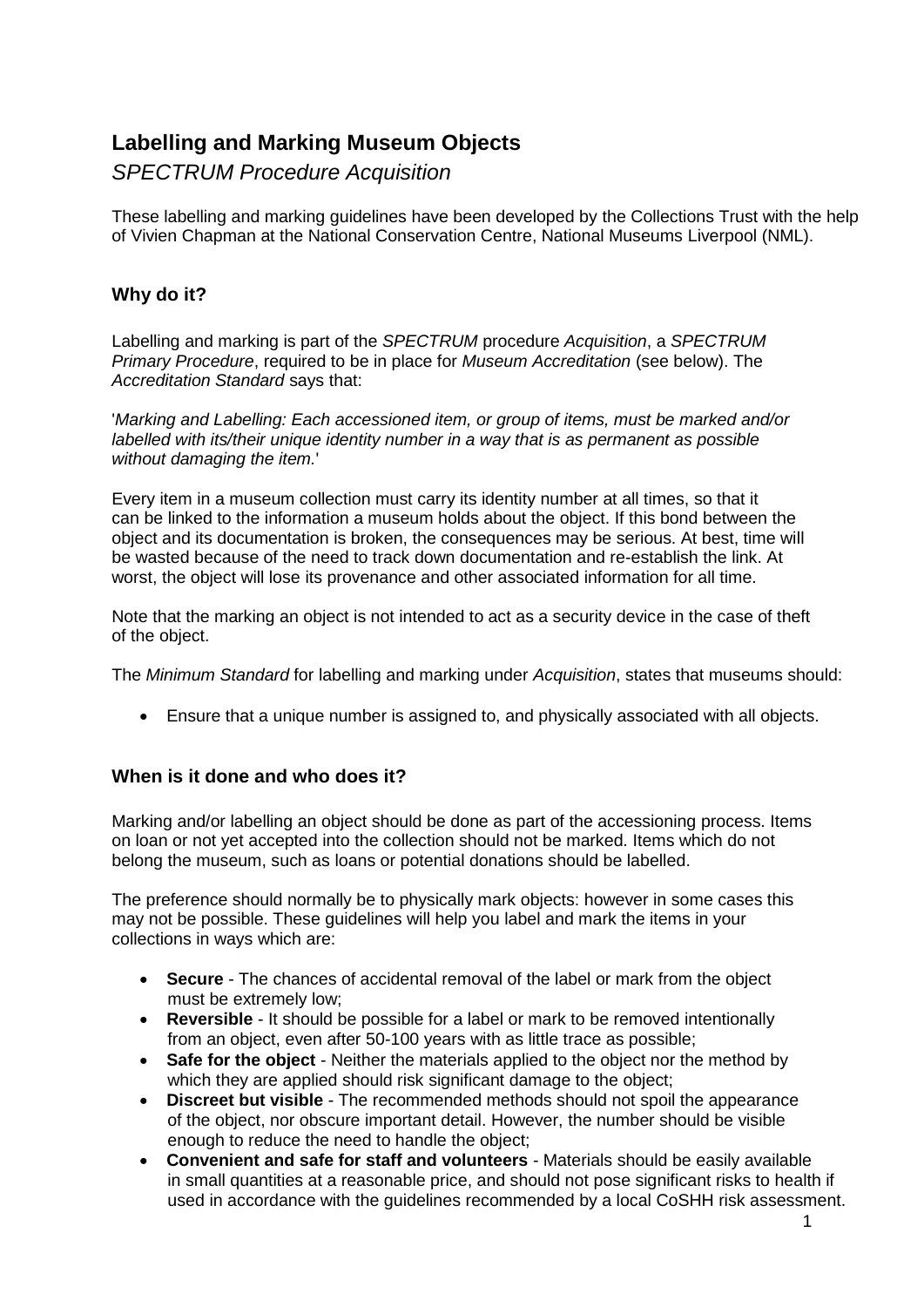#### <span id="page-4-0"></span>**Health and Safety**

Before using any technique, assess the health and safety risks associated with it. Under the CoSHH legislation (Control of Substances Hazardous to Health), it is the responsibility of each museum to carry out such an assessment, and to develop internal guidelines to ensure safe working practices. Guidance is available from the Health & Safety Executive, from introductory leaflets on CoSHH published by HMSO and from product information sheets available from suppliers.

As with any work involving the use of potentially hazardous substances consider, for example, the need for:

- Washing of hands before and after a labelling and marking session;
- Adequate ventilation;
- Disposal of waste;
- Cleaning and care of equipment;
- Hand and eye protection;
- Safe storage of materials and safe methods of decanting them;
- A ban on food, drink and smoking from the work area.

Particular care is needed when working with acetone - a highly flammable solvent.

For more Health and Safety advice and help with Health and Safety assessments go to [www.coshh-essentials.org.uk](http://www.coshh-essentials.org.uk/)

The following are Health and Safety assessments produced by National Museums Liverpool from the CoSHH essentials website:

- [Paraloid B67 20% in](http://www.collectionslink.org.uk/assets/userfiles/index.php?file=000621.pdf) white spirit
- [Paraloid B72 20% in acetone](http://www.collectionslink.org.uk/assets/userfiles/index.php?file=000622.pdf)

The following are relevant COSHH Essentials guidelines:

- **[General advice](http://www.collectionslink.org.uk/assets/userfiles/index.php?file=000623.pdf)**
- [General ventilation](http://www.collectionslink.org.uk/assets/userfiles/index.php?file=000624.pdf)
- [Selection of personal protective equipment](http://www.collectionslink.org.uk/assets/userfiles/index.php?file=000625.pdf)

#### <span id="page-4-1"></span>**Materials to avoid**

It is tempting, for the sake of cheapness and convenience, to substitute non archive alternatives such as Tippex<sup>™</sup> or clear nail varnish for white ink and Paraloid B72. These materials are unsuitable, and should never be used on museum objects for the following reasons:

- $\bullet$  Tippex<sup>TM</sup> dries to form an inflexible surface layer subject to cracking and detachment. It is not designed for long-term stability, and may discolour and deteriorate with age. If it comes into direct contact with the surface of an object, it can be extremely difficult to remove and leaves an unsightly white residue;  $T_{\text{N}}$  has a tendency to dry out and thicken in its container, making it difficult to apply smoothly, and resulting in an obtrusive and unsightly mark;
- Different manufacturers produce clear nail varnishes to a variety of formulations. They are not designed for long-term stability, and their ageing properties are unknown. However, in common with many other polymers, they are likely to cross-link with age, resulting in embrittlement and discolouration, and possible loss of primary information;
- Nail varnish remover is not a substitute for laboratory-grade acetone. It is a different solvent called amyl acetate.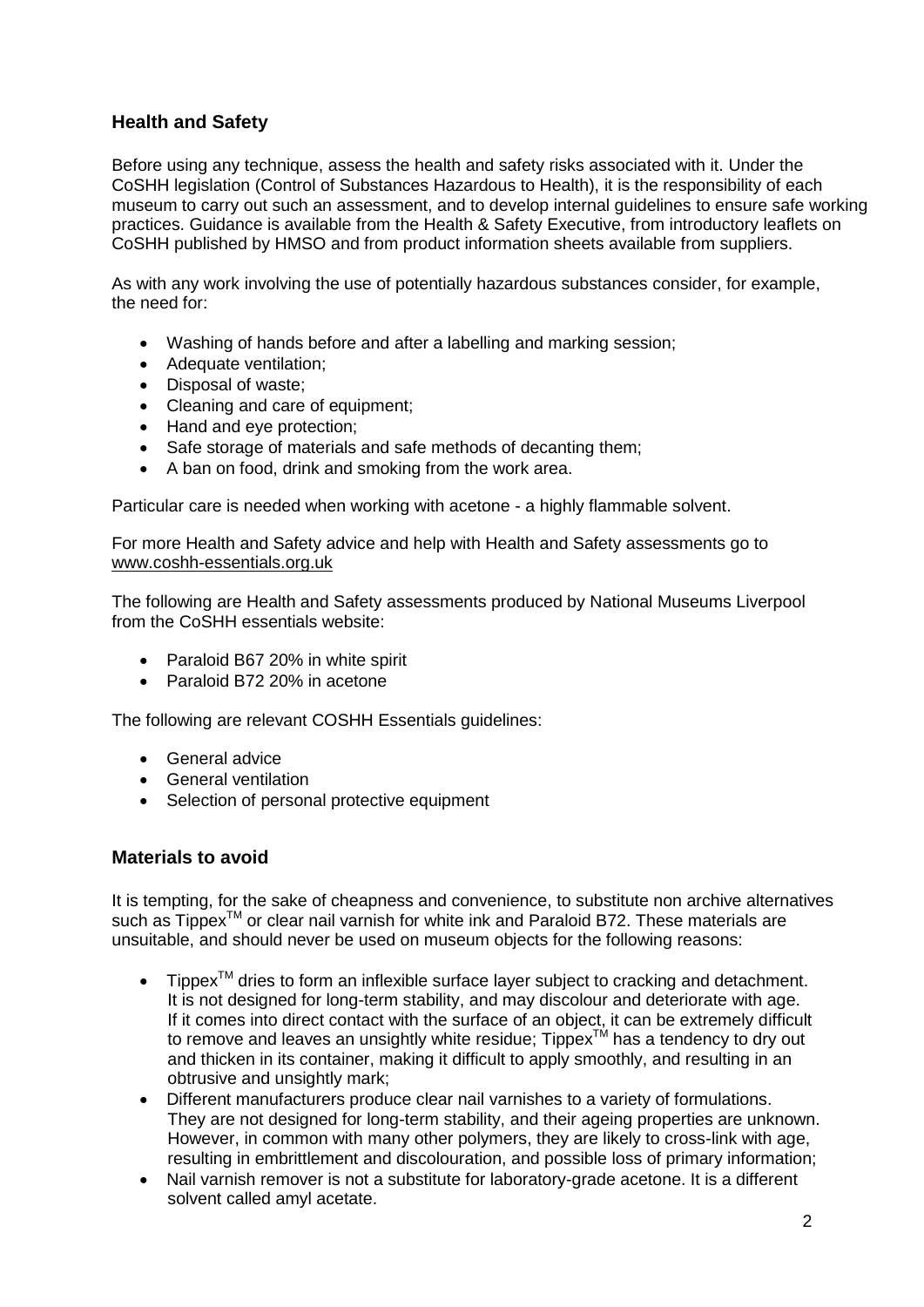Remember that any chemical substance, unless it has been developed or tested within the museum profession so that its properties are known, may have adverse effects on museum objects. Always check with a conservator before proceeding.

Also remember that even commonplace materials like Tippex<sup>TM</sup> can contain harmful chemicals, and bear hazard warning symbols. Treat them with the same care you would any other chemical, and observe CoSHH and H&S regulations for their use, storage and disposal.

#### <span id="page-5-0"></span>**Security marking**

Ordinary UV security marker pens or Smartwater™ (an aqueous suspension of marker chemicals that fluoresce under UV light) can be applied to a Paraloid B72 base coat, as described in *[Basic Technique 1: Writing on the Object](http://www.collectionslink.org.uk/assets/userfiles/index.php?file=000661.pdf)*. This makes them easier to remove, ensuring reversibility, although it correspondingly lessens the degree of security protection.

Alternatively, an object could be marked on its pedestal, frame or mount (see *[Basic Technique 11:](http://www.collectionslink.org.uk/manage_information/landm_guide/marksupport)  [Marking packaging or support](http://www.collectionslink.org.uk/manage_information/landm_guide/marksupport)*, bearing in mind that these can become separated from the object itself).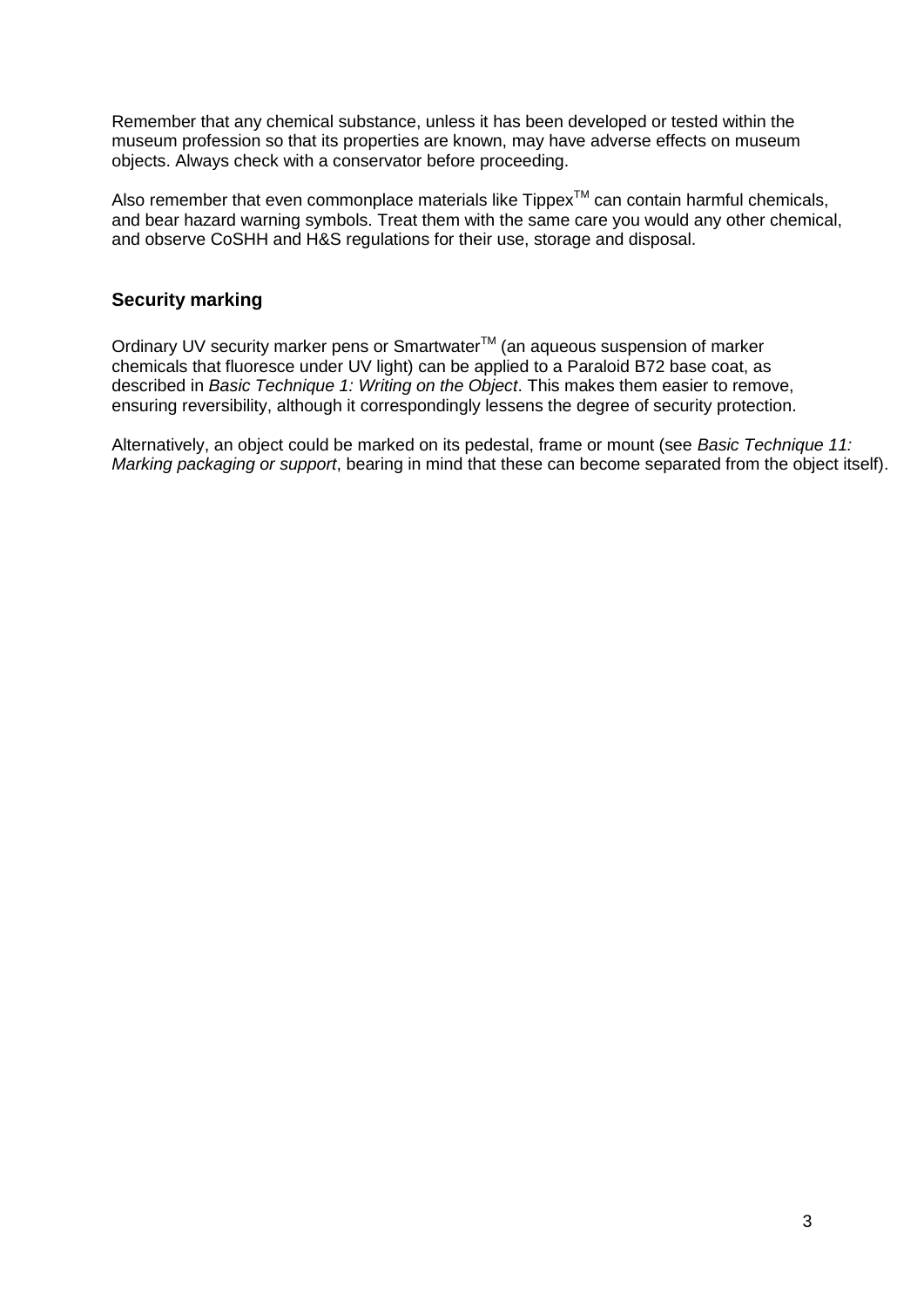## <span id="page-6-0"></span>**Positioning of labels and marks**

- Avoid physically unstable surfaces. Also avoid placing labels or marks across a line of weakness or fracture;
- Choose a position so that the number is unlikely to be visible when the object is on display but is accessible in store;
- Avoid decoration and painted/varnished/pigmented/waxed areas;
- Avoid surfaces where the mark is likely to be at risk from abrasion, such as surfaces on which it normally rests, or where touched during handling;
- Mark all detachable parts of an object (using suffixes to the Object number);
- Locate the number so that the handling necessary to read it is minimised (consider marking the packaging or adding an extra tie-on label as well);
- With composite objects, mark the part on which the most secure method can be used;
- Where duplicate marks are made these should be in different positions on the object (bearing in mind, of course, the other principles listed above).

For suggestions on choosing a technique and where to mark different types of object see the NML's guidelines on Marking and Labelling Methods and Positions.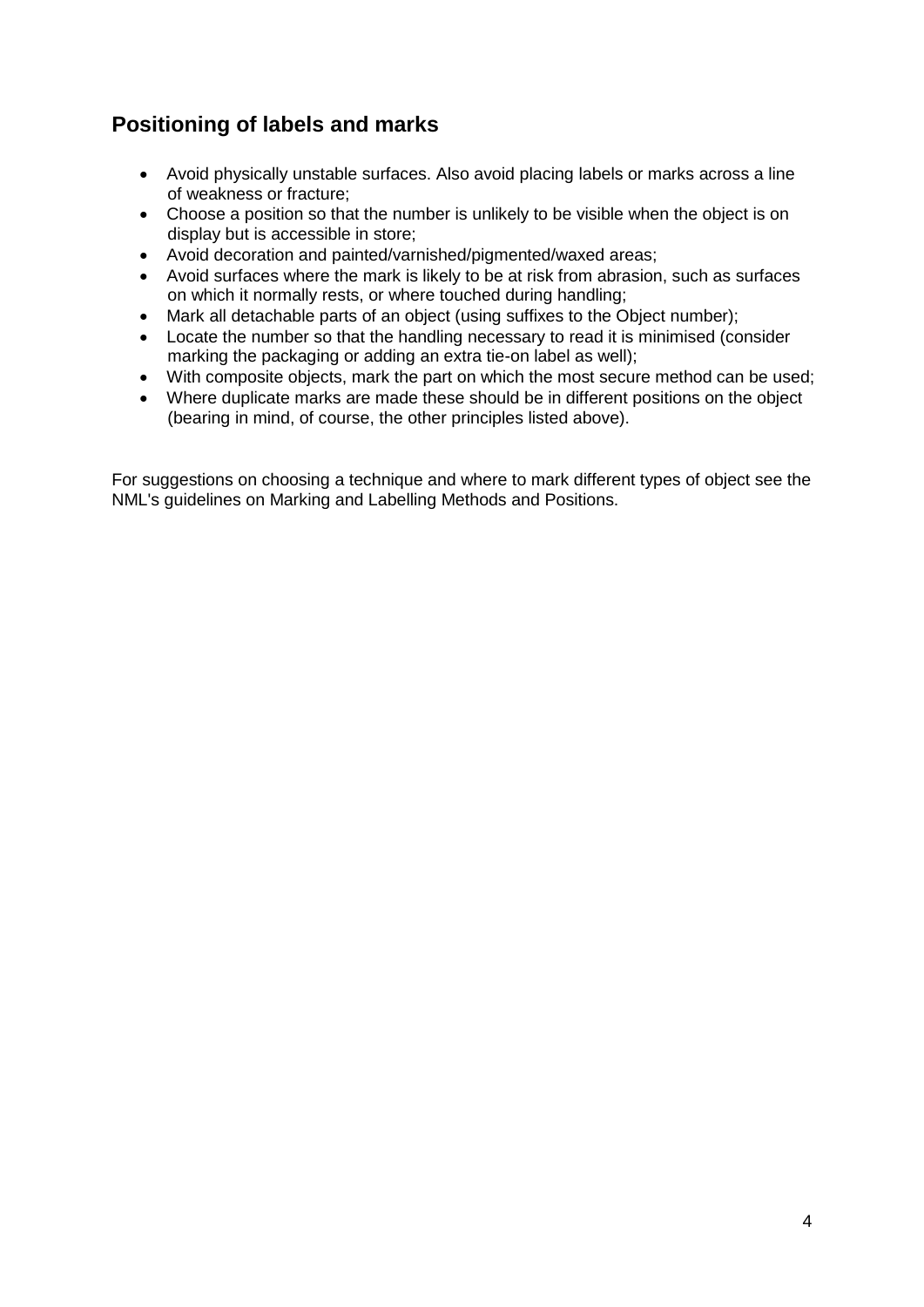## <span id="page-7-0"></span>**Basic Techniques**

<span id="page-7-1"></span>*This advice is based on guidelines provided by the NML*

#### **1. Writing on the object**

#### **Barrier coat**

- Paraloid (acrylic polymers)
- B72 poly (ethyl methacrylate/methylacrylate)

B72 20% in acetone is used as a barrier coat on the object. B72 has the best ageing characteristics of any barrier coating, it doesn't change colour and stays soluble in solvents. It doesn't dissolve in white spirit. Acetone is quick drying. It may damage some types of objects

#### **Top coat**

- Paraloid (acrylic polymers)
- B67 poly isobutyl methacrylate

B67 20% in white spirit is used as a top coat. B67 also has good ageing characteristics but yellows a little in time. It is used dissolved in white spirit to reduce the risk of the barrier coat of B72 being dissolved.

#### **Materials**

- Paraloid B72 20% solution in acetone
- Paraloid B67 20% solution in white spirit
- Permanent black markers or Rotring pens and permanent black ink
- Permanent white markers
- Acetone
- Artists brushes or brush in cap containers
- Paper towels
- Cotton wool swabs

#### **Tools**

| <b>Tool</b>                                                             | <b>Pros</b>                                       | Cons                                     |
|-------------------------------------------------------------------------|---------------------------------------------------|------------------------------------------|
| Metal pen eg Mapping pen or<br>Rotring pen or Rotring and<br>Indian ink | Traditional and excellent in<br>experienced hands | May scratch and blob                     |
| <b>Brush</b>                                                            | Kindest to most surfaces                          | Hardest to control                       |
| Felt tip or roller ball pen with<br>pigment ink                         | Easiest to control                                | Ink may not be acid free or<br>permanent |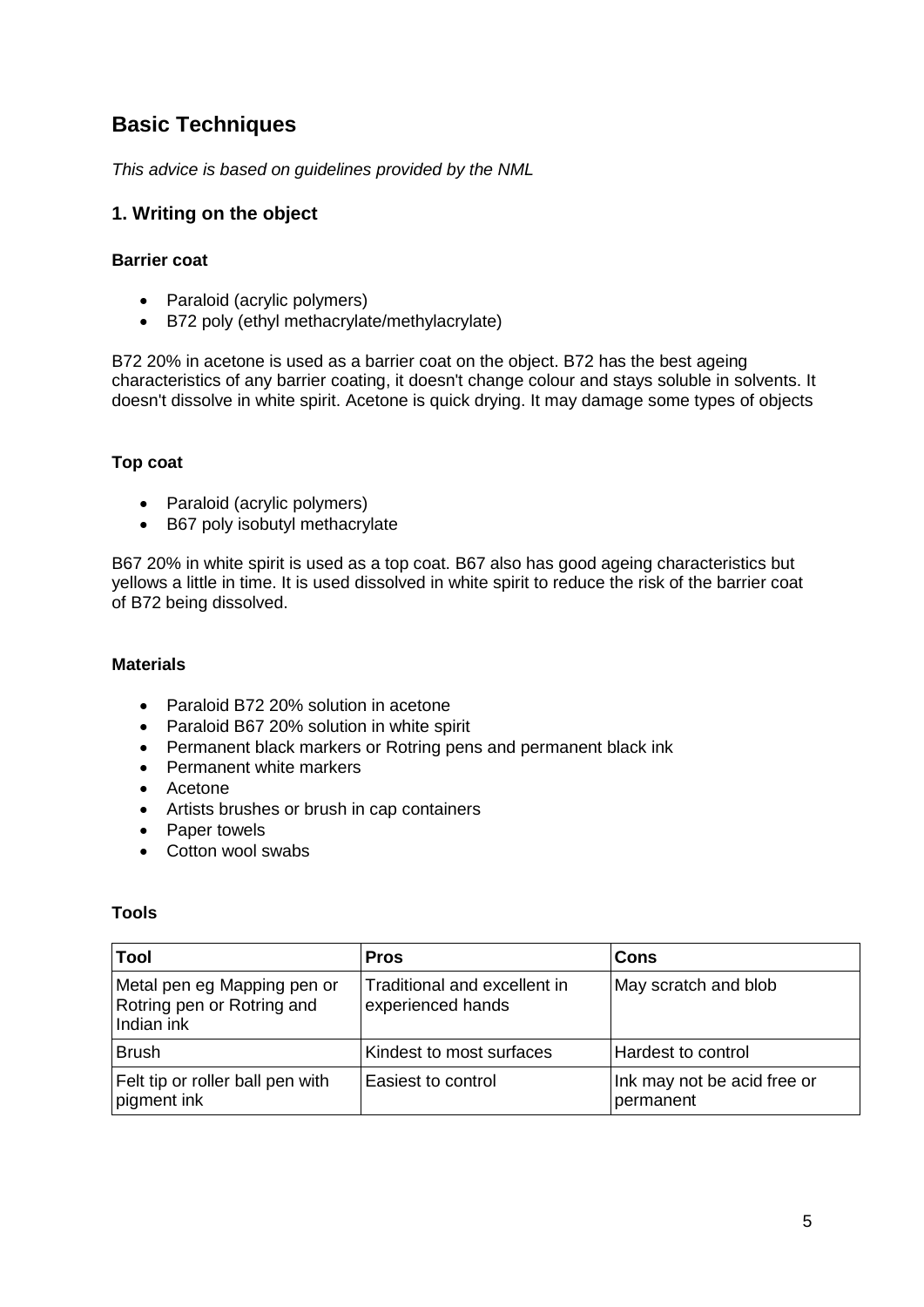#### **Method**

- 1. Read the Health and Safety data sheets and check that you are working in a well ventilated area.
- 2. Select a clean area on the object's surface.
- 3. Support the object if necessary so that you will be able to leave it to dry after marking.
- 4. Fill the cap brush or an artist's brush with the Paraloid B72 solution but do not overload it to avoid drips.
- 5. For non-porous surfaces: with one steady movement first move the brush in one direction to make a mark only slightly larger than the size of the number to be applied. Then stroke again in the opposite direction to use the solution on the other side of the brush. Then leave it to dry. Some people find it easier to apply single brush strokes.
- 6. For porous surfaces it is important to build up enough lacquer to prevent the ink penetrating the surface. Apply at least three coats of B72, allowing it to dry before applying the next coat. Enough lacquer has been applied when it dries to a fairly consistent smooth dull sheen. Hint: try this out on a similar trial surface or even paper first then see if you can remove the number or if the ink has penetrated the surface.
- 7. The ink should be applied in quite thick strokes with a pen appropriate to the size of the number you want to write. Leave it to set for a minute before applying a top layer of the Paraloid B67. If the ink is applied too thinly it may be damaged by the top layer of B67.
- 8. Only one layer of B67 should be necessary, spread lightly over the surface to avoid smudging of the ink below. You can add additional layers after the first is dry to give added protection against the number being worn away.
- 9. If you make a mistake wipe it off with a swab soaked in acetone.

#### <span id="page-8-0"></span>**2. Sticking a label on the object**

*This advice is based on guidelines provided by the NML*

This method can be used on many types of object but do not use on surfaces that are crumbly, flaky or hairy.

#### **Materials**

- Use Paraloid B72, starch paste or SCMC (sodium carboxy methyl cellulose). Do not use self adhesive labels or tapes as they always deteriorate. For example, they drop off, refuse to come off and / or stain the object
- Consider printing the number using a laser printer or photocopier (both pigment based) onto acid free paper
- For varnished surfaces use starch paste
- For plastics use dry starch paste or SCMC

#### **Method**

- 1) Write or print the number on a small strip of acid free paper.
- 2) Apply the adhesive to the label.
- 3) Press the label onto the object, sufficiently firmly that it moulds itself to the object's contours.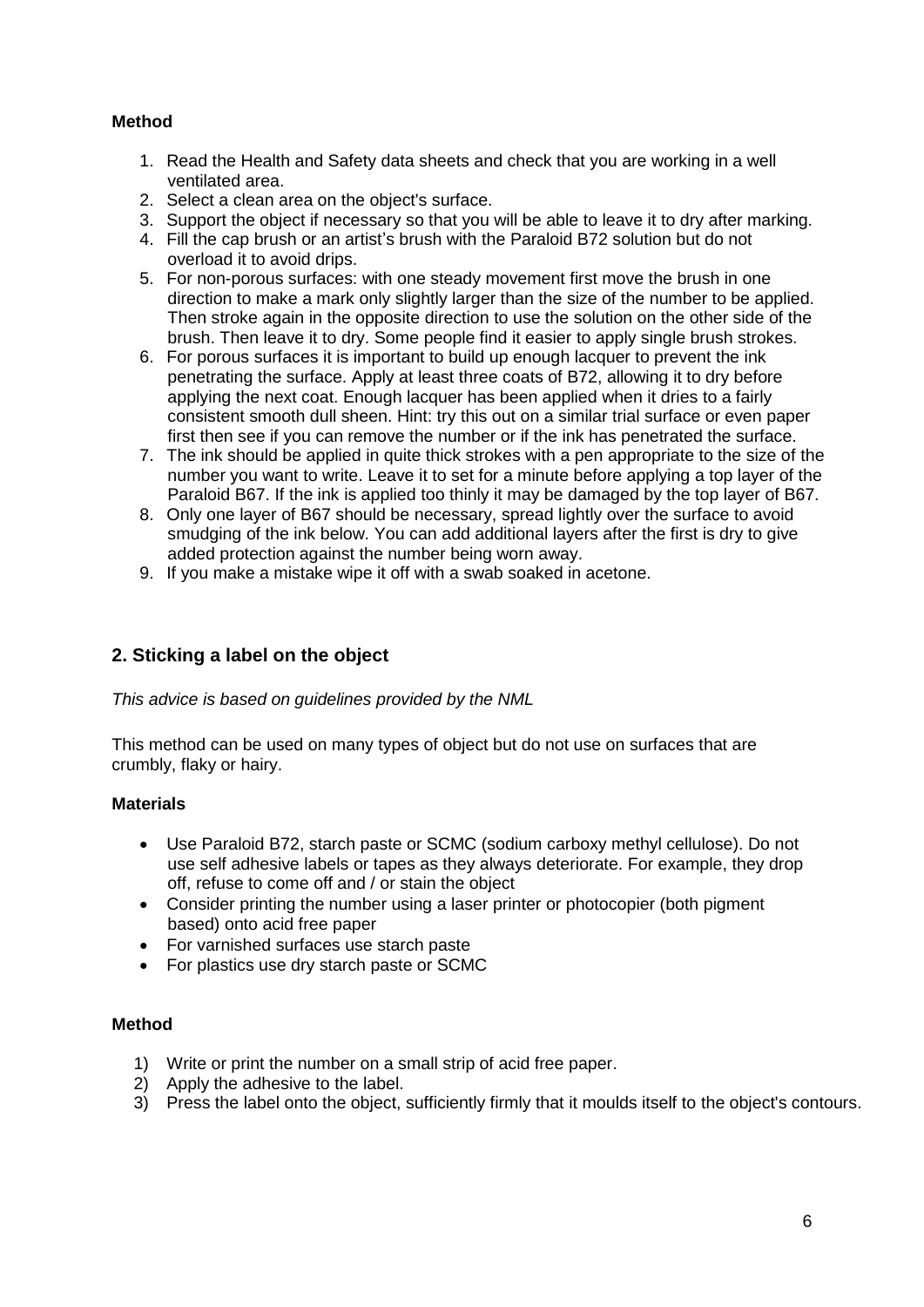#### <span id="page-9-0"></span>**3. Sewn on label**

*This advice is based on guidelines provided by the NML*

#### **Materials**

- Tyvek (spun bonded polyolefin)
- Permanent markers or Rotring pens and permanent black ink
- Washed or unbleached cotton tape in various widths (to wash cotton tape soak it very hot water)
- Tie on tags
- Fine cotton or polyester thread

#### **Tyvek**

Pros:

- Water resistant;
- Cheap to buy as a sheet and cut to size;
- Available in a range of weights. Soft weights are more sympathetic to soft, fragile objects;
- Smoother to write on than cotton tape for textiles and do not need hemming.

#### Cons:

- Not all pens write on it. Some inks float off on immersion in water, so test;
- Risk of static charge which could attract particles from the object surface eg pigment.

#### **Method**

- 1) Assess the object and decide whether to sew on a label, attach a tie on label, or make a special tag. If you are going to sew on a label it must be possible to stitch into the textile without causing damage. Tie on labels should be attached through a buttonhole, or similar, so that the fabric is not damaged.
- 2) Choose a location. Bear in mind whether the label needs to be visible when the textile is in storage. If the textile is going to be rolled it may be worth marking a long cotton tape with the same number and tying it round the rolled textile.
- 3) Choose a tape width or label size appropriate to the object size.
- 4) Write the label neatly. This is easier with a marker.
- 5) For a standard flat cotton tape sewn-in label cut the tape approximately 5mm longer at each end than the finished length of the label, Turn under the raw ends and stitch in place with several long stitches at each end in a fine thread, preferable one that matches the textile not the label. The procedure for a sewn-in Tyvek label is the same, except no turnings are needed.
- 6) Tape and Tyvek can also be used to make looped labels sewn to the textile at one end only. This is particularly suitable for flat textiles with a hemmed edge. The loop can be arranged so that the number can be seen with the textile flat in store, but tucked beneath for display. The stitching can be concealed in the hem so that it cannot be seen from the right side.
- 7) Special Tyvek tags are used for fragile textiles, where a stitched label or a tie-on tag would cause damage. The number is written on a small piece of Tyvek and a fine needle is used with a length of fine polyester thread which is passed through the Tyvek and through an existing hole in the textile or between the threads from which it is woven. The ends of the thread are then knotted. This lightweight label puts little strain on the textile.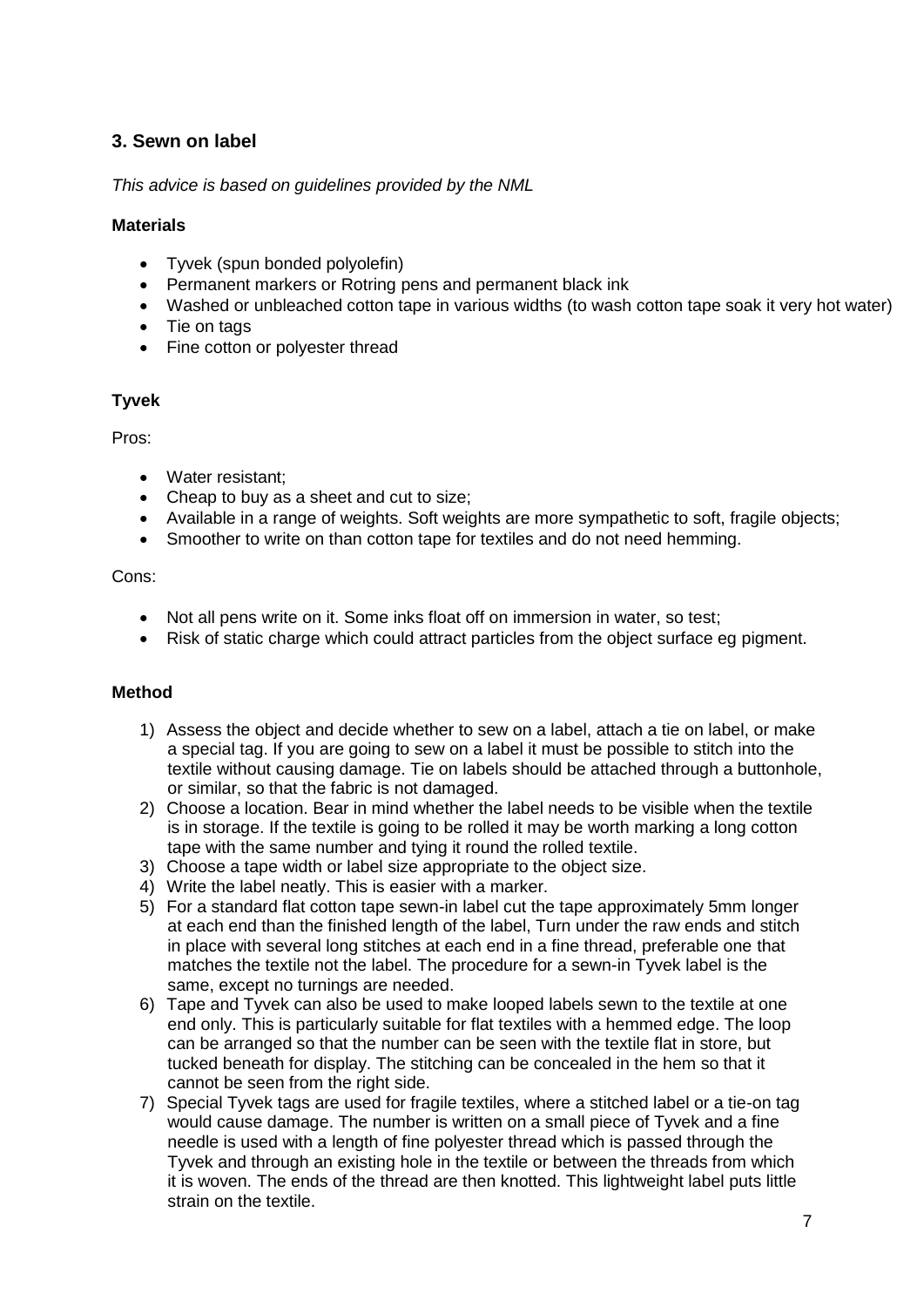#### <span id="page-10-0"></span>**4. Immersible label (for specimen preserved in fluid)**

This method is used for specimens preserved in fluid:

- 1. Examine the object to check if the method is appropriate. If in doubt, consult a conservator.
- 2. Write the number on an Aquascribe label or strip of Tyvek, using a pencil or a drawing ink and drawing pen.
- 3. If using ink, allow it to dry for 24 hours. Also, check the ink for survival in fluid to be used.
- 4. Place label in fluid with specimen and seal.
- 5. Mark the packaging/container as well (see *Basic [Technique 11: Marking packaging or support](http://www.collectionslink.org.uk/manage_information/landm_guide/marksupport)*).

#### <span id="page-10-1"></span>**5. Water immersible label (for object stored in water)**

This method is used for objects stored in water, typically waterlogged glass or organic materials from terrestrial archaeological sites, and most categories of finds from maritime sites.

- 1. Examine the object to check if the method is appropriate. If in doubt, consult a conservator;
- 2. Write the number on a Tyvek label, using a black waterproof ink marker. Avoid pencil as it becomes illegible over time.
- 3. Allow ink to dry for 24 hours. Also, check the ink for survival in water.
- 4. Place label in container with object, and seal. Labels may be tied to larger objects using synthetic materials such as terylene or polypropylene twine, or plastic garden ties (which can be easily re-used).
- 5. When labelling any type of archaeological artefact, always refer to the UKIC publications, First Aid for Finds and First Aid for Marine Finds. If in doubt, consult a specialist archaeological conservator or finds officer.

#### <span id="page-10-2"></span>**6. Label on pin (for pinned biological specimen)**

This method is used for pinned biological specimens:

- 1. Examine the object to check if the method is appropriate. If in doubt, consult a conservator.
- 2. Write the object number on a small strip of acid-free paper or Tyvek using a suitable drawing ink and drawing pen.
- 3. Stick the pin on which the specimen is mounted through this label, making sure that the hole is not too close to the edge and that the number can be read without disturbing the specimen.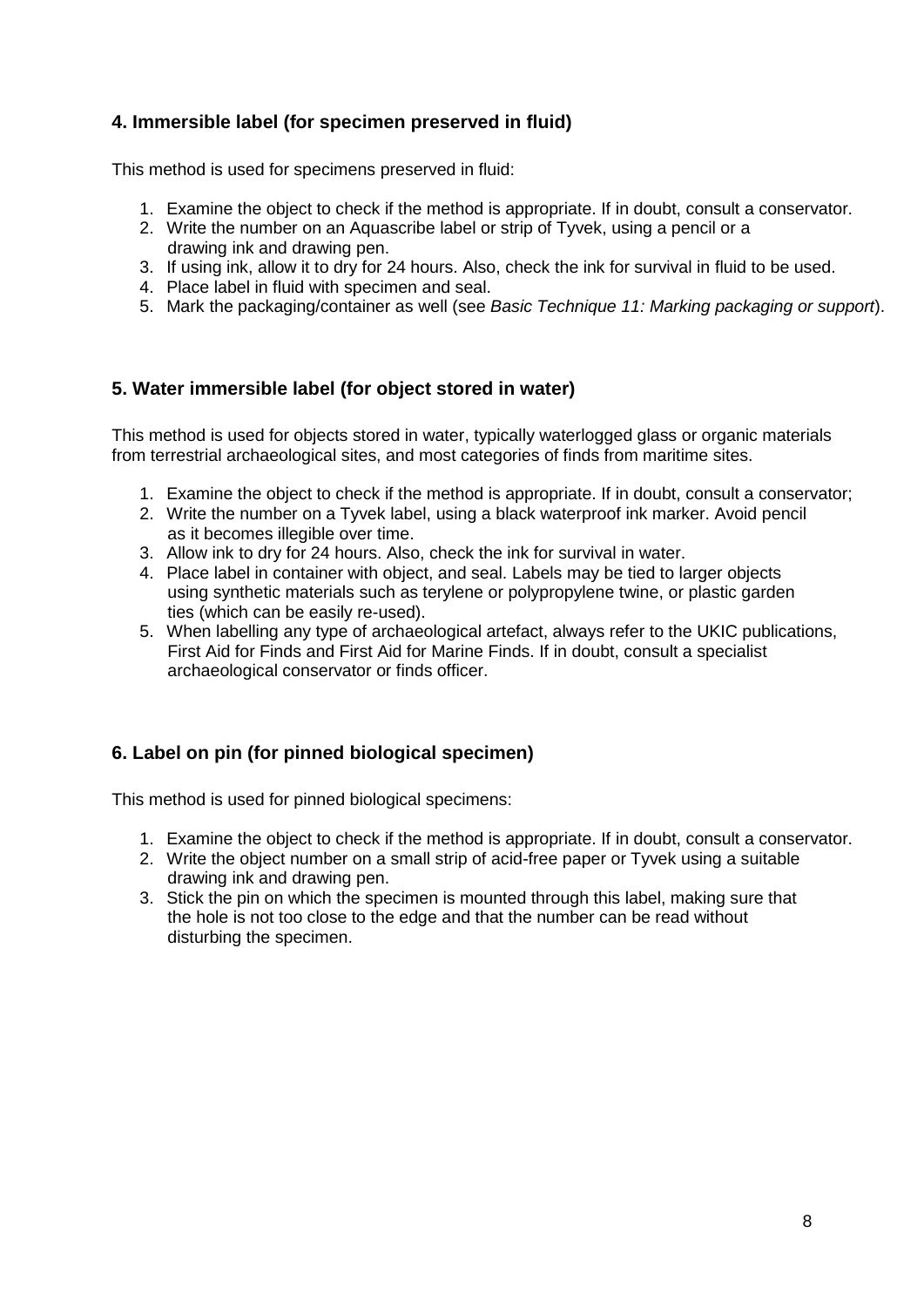#### <span id="page-11-0"></span>**7. Loose label (for small objects such as coins)**

Some objects, such as coins, are too small and detailed to be marked, nor is it easy to tie a label onto them. The only option is to use a loose label:

- 1. Examine the object to check if the method is appropriate. If in doubt, consult a conservator.
- 2. Write the object number on an acid-free paper or Tyvek label using a suitable drawing ink and drawing pen. Put it underneath the object in its storage tray.
- 3. Take a photograph of the object, and mark the object number on the rear border of the print using a suitable drawing ink and drawing pen (record the weight of the object as an additional means of identification).

Always keep the label with the object. When the object (and hence label) is moved, a proxy card should be put in its place.

#### <span id="page-11-1"></span>**8. Tie-on label**

*This advice is based on guidelines provided by the NML*

Pros:

- Easy to get from conservation suppliers;
- Easy to write on;
- Noticeable and easy to find;
- Can be written on in pencil or pen.

#### Cons:

- PH (acidity) should be tested if you don't know the origin:
- Tyvek is slightly more difficult;
- Easy to remove and lose;
- Paper labels may fall apart in a flood;
- Fibres from cotton may stick to artefacts;
- String may be nylon not cotton and deteriorate and harm the object;
- Cotton string may wick oil from the object, oil may cause ink to run;
- Paper and cotton labels are an insect food source.

#### **Materials**

Use white acid free paper or card labels or Tyvek tags with tape or string.

#### **Method**

- 1. Examine the object to check if the method is appropriate. If in doubt, consult a conservator.
- 2. Write the object number on an acid-free paper or Tyvek using a suitable drawing ink and drawing pen.
- 3. Pass tape, string or thread (as appropriate to the object) through hole in label.
- 4. Tie tape loosely round the 'hole', 'handle' or 'neck' of the object using a reef knot or by looping it round and through itself.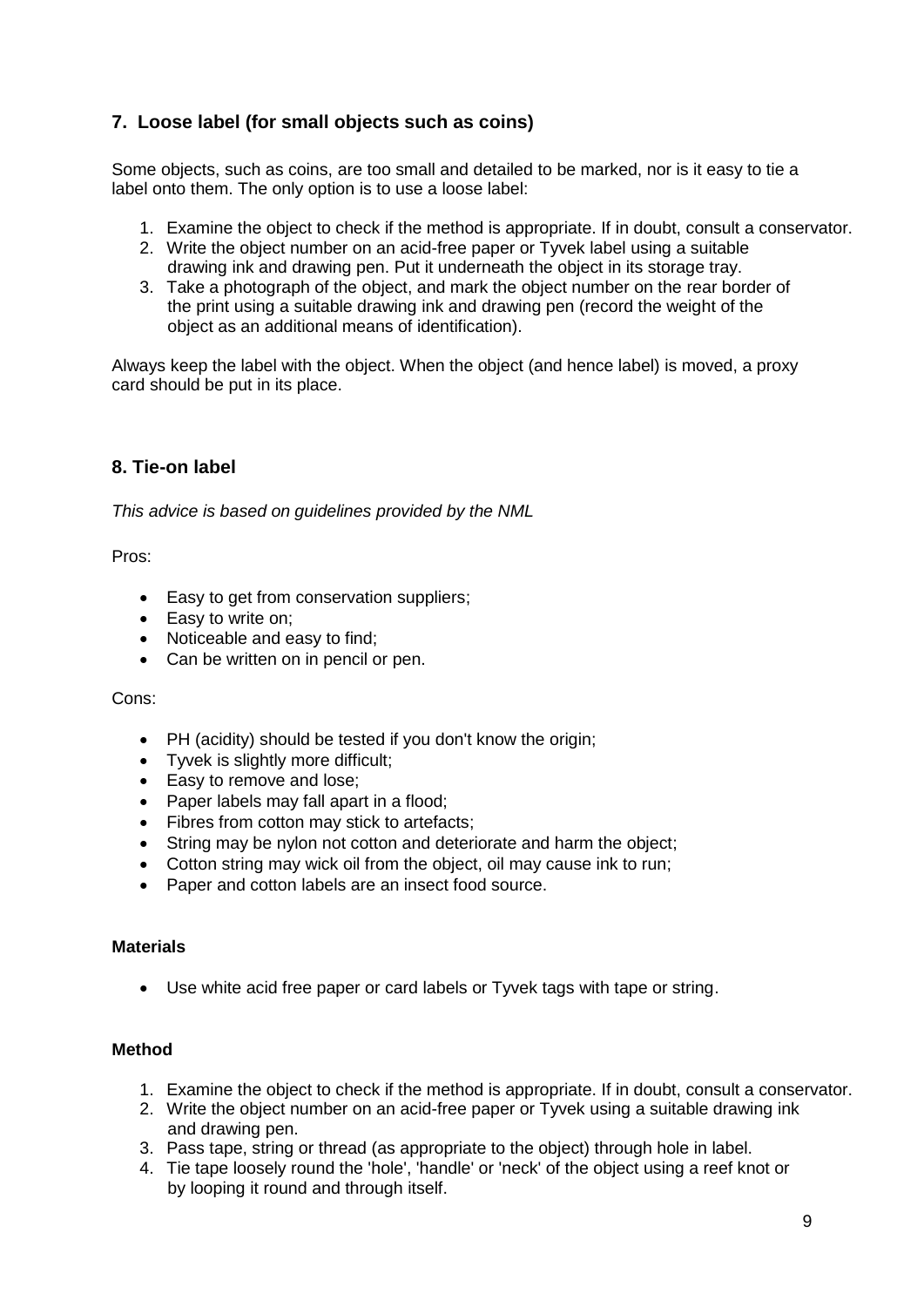#### <span id="page-12-0"></span>**9. Duplicated pencil mark**

Paper is easily marked with a good-quality 2B pencil, which can be removed with a very soft, clean eraser or Draftclean granules (available from conservation suppliers).

- 1. Examine the object to check if the method is appropriate. If in doubt, consult a conservator.
- 2. Number the object in two separate locations in pencil on the reverse, using gentle pressure.
- 3. If newly sharpened, scribble with pencil until it writes smoothly.

#### <span id="page-12-1"></span>**10. Number applied with paint**

Larger objects, particularly in agricultural, transport or industrial collections, could have their number painted on using a suitable paint. If the object is kept outdoors, it may be necessary to monitor the effects of weathering on the number.

- 1. Examine the object to check if the method is appropriate. If in doubt, consult a conservator.
- 2. Paint on the number with a suitably sized brush.
- 3. Allow 24 hours to dry.
- 4. Acrylics should be used on objects with medium porosity. Oils may be used on objects with low porosity.

#### <span id="page-12-2"></span>**11. Marking packaging or support**

- 1. Examine the object to check if the method is appropriate. If in doubt, consult a conservator.
- 2. Label and mark the packaging of the object rather than the object itself, or place a label in the packaging.
- 3. The packaging should, where possible, be transparent (unless the items are light sensitive) to reduce the need for handling.
- 4. Where the marking methods that can be applied to the exterior are unreliable, labels should be placed within the transparent packaging - in addition to the outside of the packaging being marked - or a separate compartment may be provided for the label.

Plastic bags are difficult to mark effectively as few substances adhere well to their shiny surface (try the Shachinata Artline 70 pen). Marking on a whitened section is not recommended as the whitening wears off over time. Bags with a separate compartment for the label are a good solution if they are available in the required size. Custom-made bags can easily be made up using heatsealing equipment. Otherwise internal Tyvek labels may be used to duplicate external marks.

Since an object may be removed from its packaging, it might be safest also to:

- Photograph the object OR
- Record the total number of objects in the packaging OR
- Weigh the object, if appropriate (not suitable for hygroscopic or volatile objects).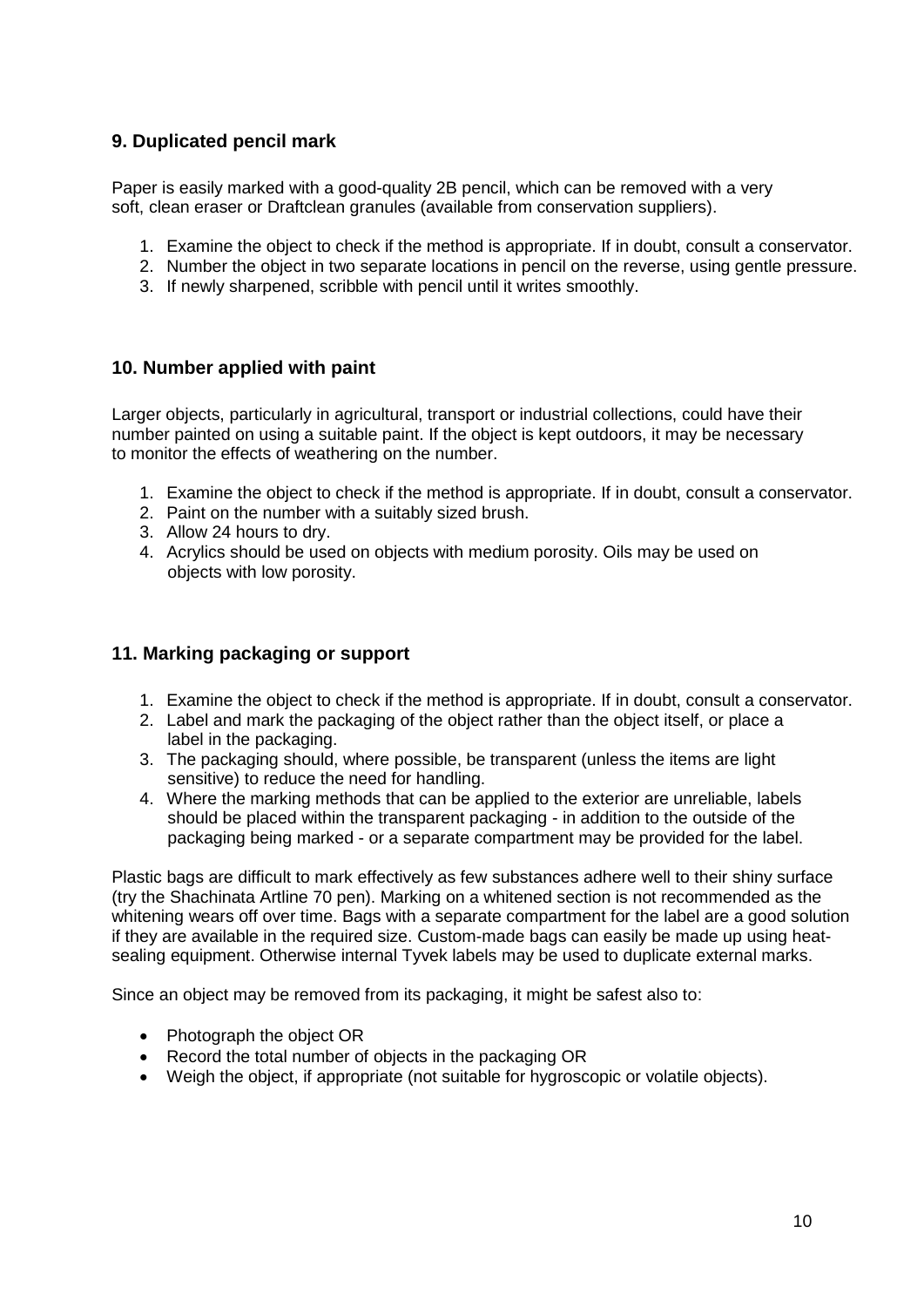#### <span id="page-13-0"></span>**12. Mixing the varnish**

*This advice is based on guidelines provided by the NML*

#### **Paraloid B72 20% in acetone**

#### **Method**

- 1) Mix up a solution of Paraloid B72 granules in acetone at 20% weight to volume (for example, 20g of Paraoid in 100ml acetone) in a container that can be made airtight. (N.B. Paraloid B72 is also supplied as an adhesive in tubes, but granules are more convenient for making this varnish.
- 2) Seal the container and wait for the granules to dissolve (shaking the container periodically aids dissolution).
- 3) Small quantities can be decanted into a more convenient container, such as a 35mm film canister with a hole in the lid for the brush.
- 4) Paraloid B72 in acetone should be stored in a sealed container.

#### **Paraloid B67 in white spirit or Stoddard Solvent**

It is recommended that you allow plenty of time for mixing this resin solution as it can take up to two days to dissolve large quantities thoroughly eg 250ml upwards. If available a stirrer hot plate would be a very useful piece of equipment, speeding up the process and taking less time while mixing.

#### **Method using a stirrer hotplate:**

- 1) Add the full amount of solvent to a sealable, heat proof container.
- 2) If mixing large quantities only add half of the required resin to begin with. If only mixing small amounts add all of the resin at this stage.
- 3) Add a large bar magnet to the mixture and stir with the lid on for one to two hours on heat setting 2. Gentle heating of the mixture will help speed up the process. Do not increase the temperature as this will cause the adhesive to bake to the bottom of the container, rendering it useless, and will evaporate the solvent.
- 4) After approximately two hours switch off the stirrer and stir the mixture manually. As the adhesive begins to mix it becomes too tacky for the bar magnet to have any effect, regular manual stirring after this point allows the adhesive to mix thoroughly, although bar magnet can be used in between.
- 5) Once the first half of the consolidant is mixed in add any remaining resin and repeat the process.

#### **Method without a stirrer hotplate:**

- 1) Suspend the Paraloid B67 in a muslin bag in a jar of white spirit or Stoddard solvent. The muslin bag can be fixed to a jam jar by screwing on the lid.
- 2) Leave for about 24 hours for the Paraloid B67 to dissolve.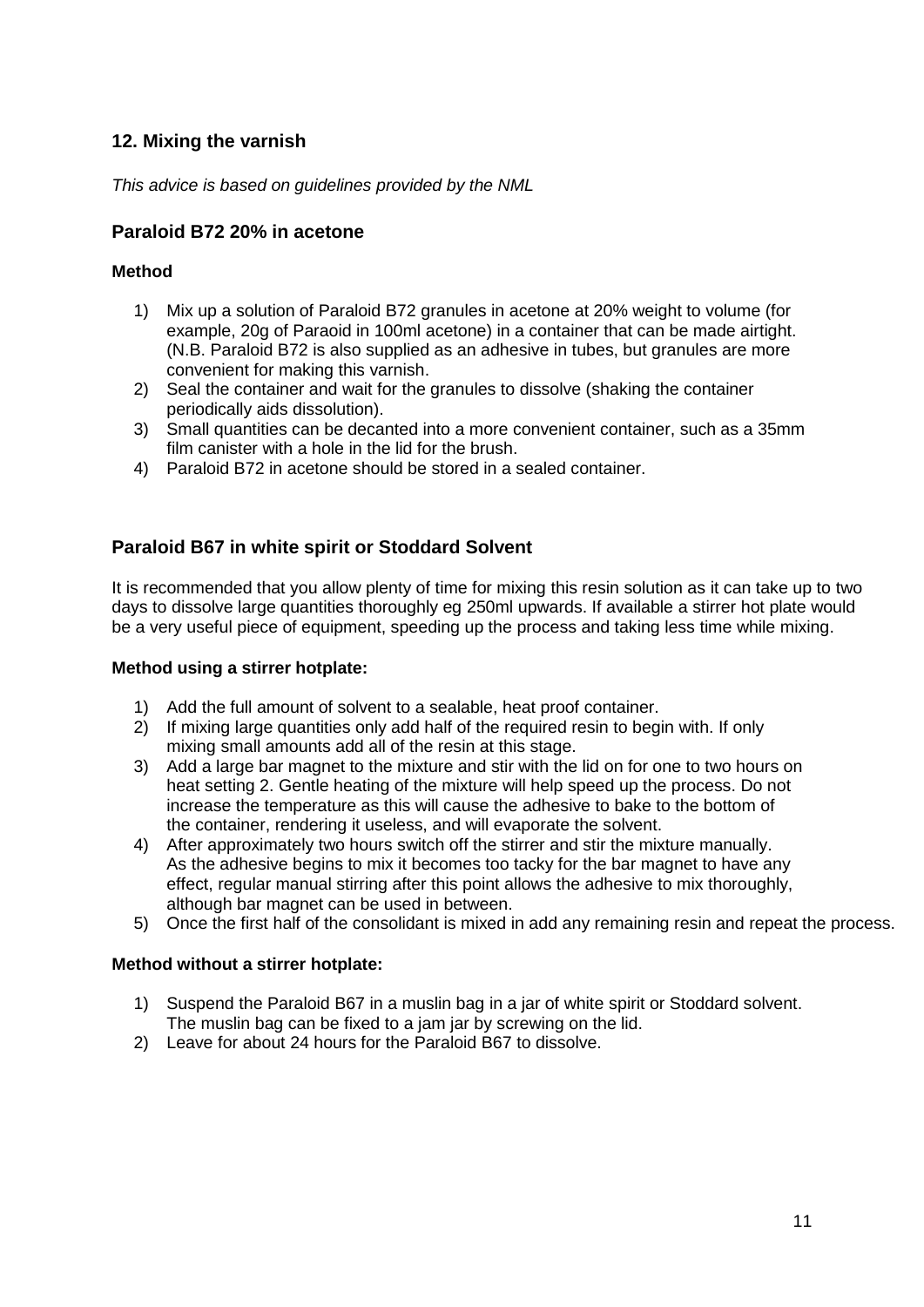## <span id="page-14-0"></span>**Assembling a labelling and marking kit**

For the sake of safety and convenience, it is helpful to assemble all the equipment and materials required for labelling objects into a single general kit, or a series of specialist kits for use with different types of collections. For instance, natural history kits would need entomological pins and materials for spirit-based collections, whilst textile kits would require cotton tape, sewing materials etc.

Metal toolboxes with internal compartments make suitable holders for labelling and marking kits. Any chemicals and solvents in the kit should be stored upright in sealed and labelled containers. The box itself should be clearly marked with its contents, and stored in a secure, cool, well-ventilated area.

A general labelling kit might contain the following items:

#### **Equipment**

- Copies of the Collections Trust labelling and marking guidelines, in-house standardised labelling procedures, H&S/CoSHH information on chemicals used
- Graduated vessel/measuring jug, stirring rod, glass pipettes
- Safety glasses
- Gloves for object handling (vinyl or cotton)
- Drawing/marker pens, pencils, sharpeners, erasers, black and white drawing inks
- Cotton buds
- Labels (various types), Tyvek tags, string, thread and tape
- Cotton tape, sewing needles, cotton or polyester thread, stainless steel dressmaker's pins, scissors
- Polythene artefact bags (various sizes)
- Muslin bag
- Hotplate stirrer (if using)

#### **Chemicals**

- 100ml each of acetone, white spirit or Stoddard solvent and distilled water in sealed and labelled containers
- 100ml of ready mixed 20% Paraloid B72 in acetone in sealed and labelled container
- 100ml of ready mixed 20% Paraloid B67 in white spirit or Stoddard solvent in a sealed and labelled container

#### **Suppliers**

- [Atlantis European Ltd](http://www.atlantisart.co.uk/)
- [Conservation Resources \(UK\) Ltd](http://www.conservation-resources.co.uk/)
- Cornelisson & Son: (retail unit) 0207 636 1045
- [Conservation by Design](http://www.conservation-by-design.co.uk/)
- [Preservation Equipment Ltd](http://www.preservationequipment.com/)
- [Lion Picture Framing Supplies](http://www.lionpic.co.uk/)
- [Watkins & Doncaster](http://www.watdon.com/)
- [Whaleys \(Bradford\) Ltd](http://www.whaleys-bradford.ltd.uk/)
- [Bowmer Bond Narrow Fabrics Ltd](http://www.bowmerbond.co.uk/)
- [Cash's UK Ltd](http://www.jjcash.co.uk/)
- [Aquascribe](http://www.aquascribe.co.uk/)
- Oakes Eddon Scientific Services Ltd: 0151 207 3062

For suppliers of chemicals see your local Yellow Pages.

For more suppliers see the Museums Association website [www.museumsassociation.org](http://www.museumsassociation.org/)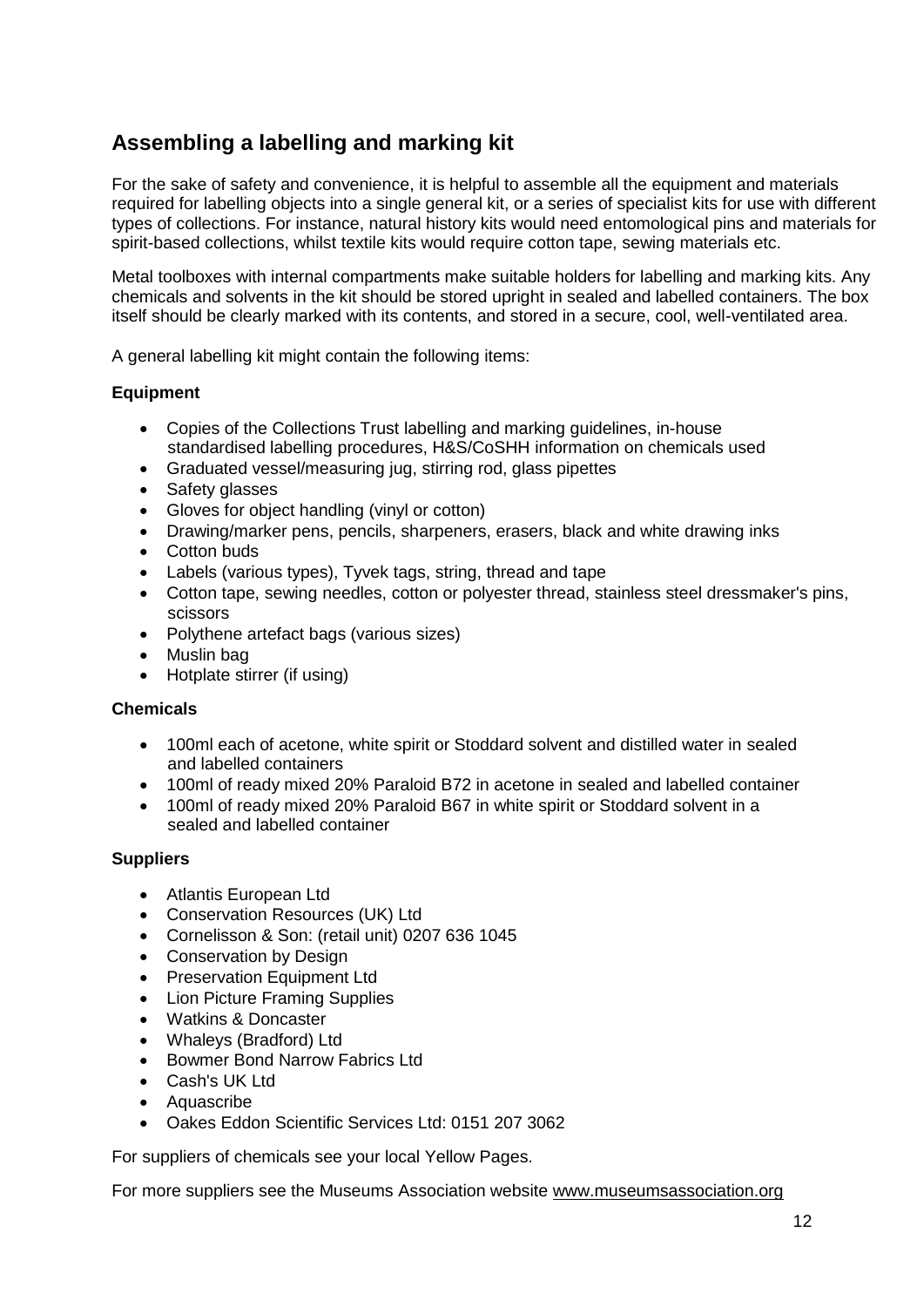#### <span id="page-15-0"></span>**Materials**

#### **Acetone**

Used for:

- Writing on the object
- Sticking a label on the object

Local suppliers.

#### **Acid-free paper**

Used for:

- Label on pin
- loose label
- Sticking a label on the object

100% rag paper, no mineral coating or loading. Available from conservation suppliers.

#### **Aquascribe waterproof label**

Used for:

Immersible label

Aquascribe.

#### **Brush**

Used for:

- Writing on the object
- Number applied directly with paint

High quality brush with secure hairs eg squirrel or sable (Finish on handle may be soluble in acetone). Local suppliers.

#### **Cotton bud**

Used for:

Writing on the object

Natural cotton wool buds eg Johnson and Johnson. Local suppliers.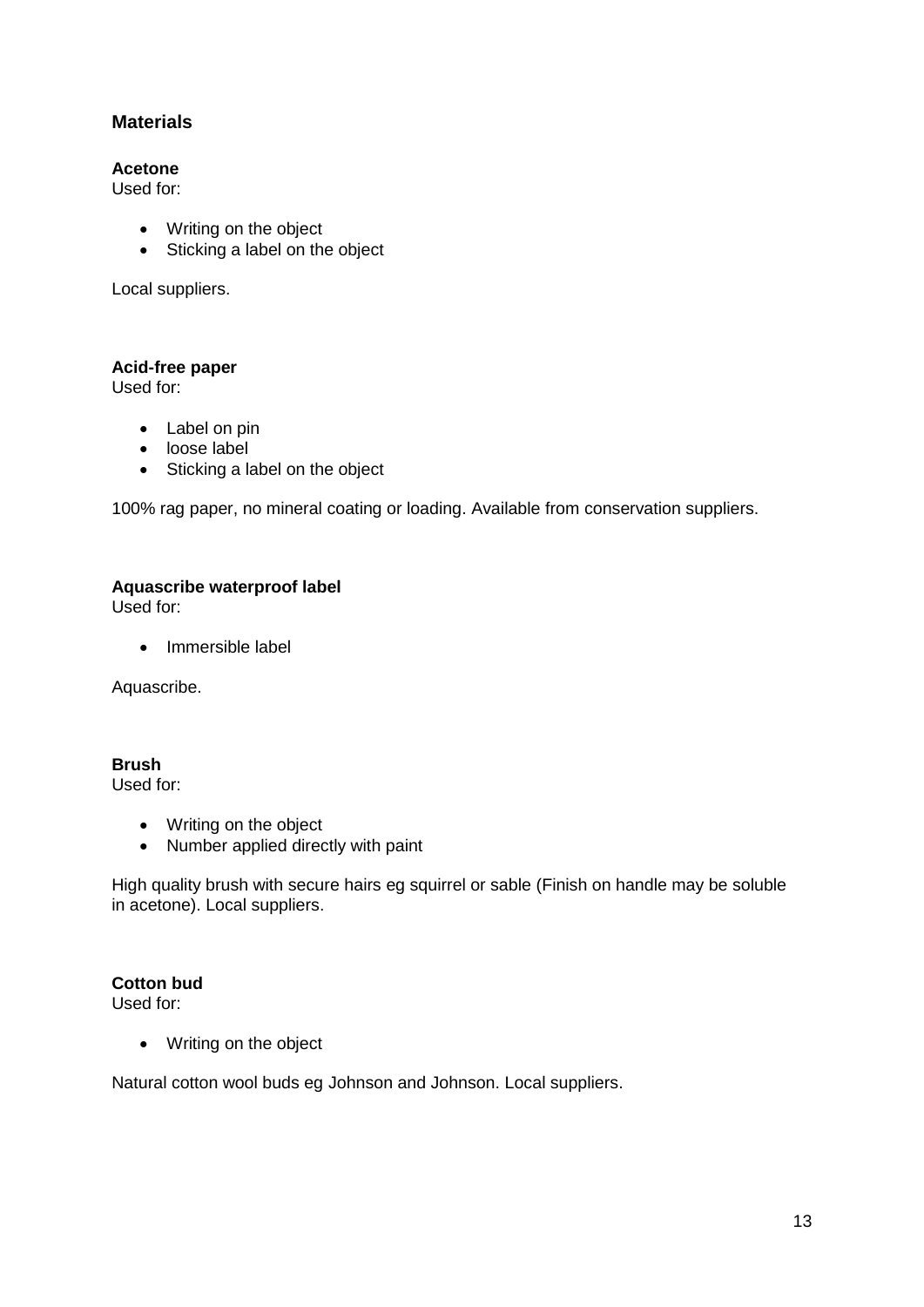#### **Distiller or de-ionised water**

Used for:

Sewn-on label - final rinsing of tape

Local suppliers.

#### **Drawing ink**

Used for:

- Writing on the object
- Sewn-on label
- Immersible label
- Label on pin
- Loose label
- Tie on label
- Sticking a label on the object

Rotring 591 017 black ink Rotring 591 018 white ink Rotring 591 003 red ink

Winsor & Newton ink is an alternative. Local suppliers.

#### **Drawing pen**

Used for:

- Writing on the object
- Sewn-on label
- Immersible label
- Label on pin
- Loose label
- Sticking a label on the object

Steel/ceramic nibbed pen eg Rotring Isograph 0.1 - 0.5 (0.2 - 0.3 are good for general use); Faber-Castell TG 1.0 - 0.5. Local suppliers.

#### **Eraser**

Used for:

• Duplicated pencil marks

Local suppliers.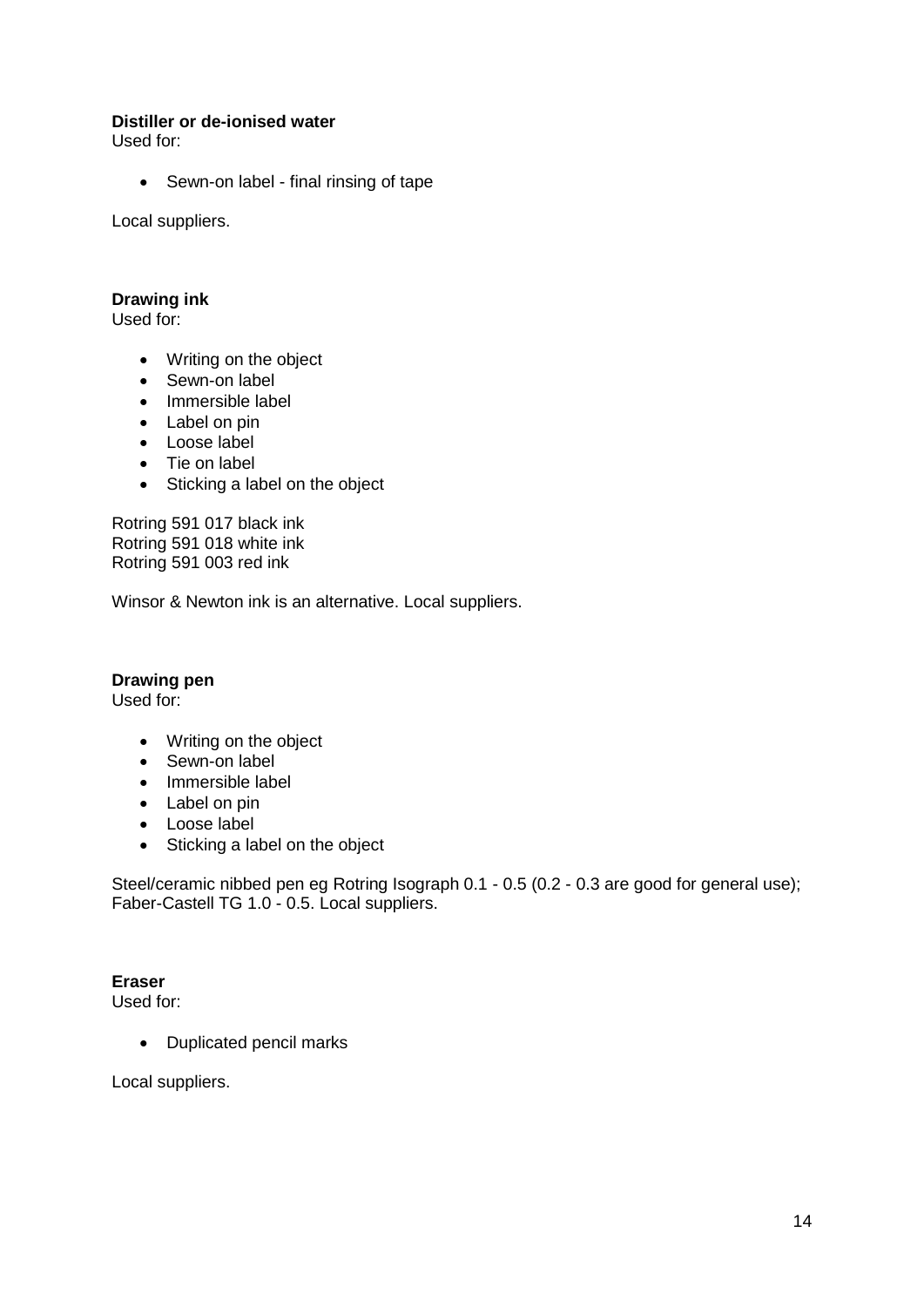#### **Felt tip pen**

Used for:

- Writing on the object
- Sewn-on label
- Immersible label
- Label on pin
- Loose label
- Tie-on label
- Sticking a label on the object

For example, Pigma pens or any felt tip pen described as waterproof and permanent. These can be purchased from conservation and craft suppliers.

#### **Muslin**

Used for:

• Writing on the object

Local suppliers.

#### **Needle**

Used for:

• Sewn-on label

Size 10, 11 or 12 needles. Local suppliers.

#### **Paint**

Used for:

• Number applied directly with paint

Winsor & Newton Alkyd Oil Paints: Light (iron oxide), Red, Lamp (carbon), Black, Titanium White. Use an odorless-type thinner eg Winsor & Newton Sansidor. Local suppliers.

#### **Paraloid B72 adhesive**

Used for:

• Sticking a label on the object

Available from conservation suppliers.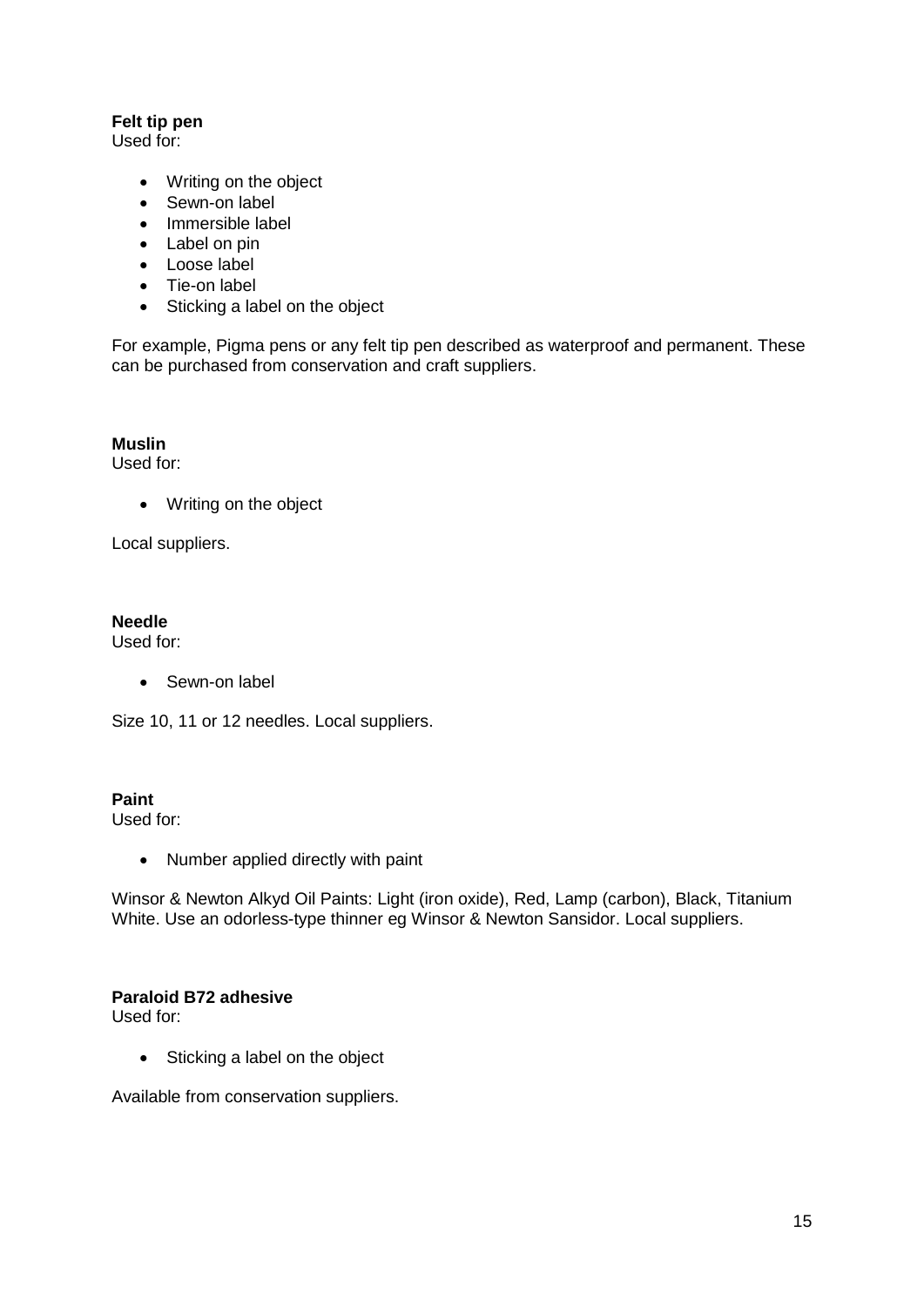#### **Paraloid B72 granules**

Used for:

• Writing on the object

Available from conservation suppliers.

#### **Paraloid B67**

Used for:

Writing on the object

Available from Conservation suppliers.

**Pencil**

Used for:

- Immersible label
- Duplicated pencil marks

Artist's quality 2B pencil. Local suppliers.

**Pin** Used for:

- - Label on pin

Stainless steel entomological pins available from Watkins and Doncaster.

#### **Starch Paste**

Used for:

• Sticking a label on the object

Readymade wheat starch is available from Preservation Equipment Ltd and Lion Picture Framing Supplies.

#### **Stoddard solvent**

Used for:

• Writing on the object

Local chemical suppliers.